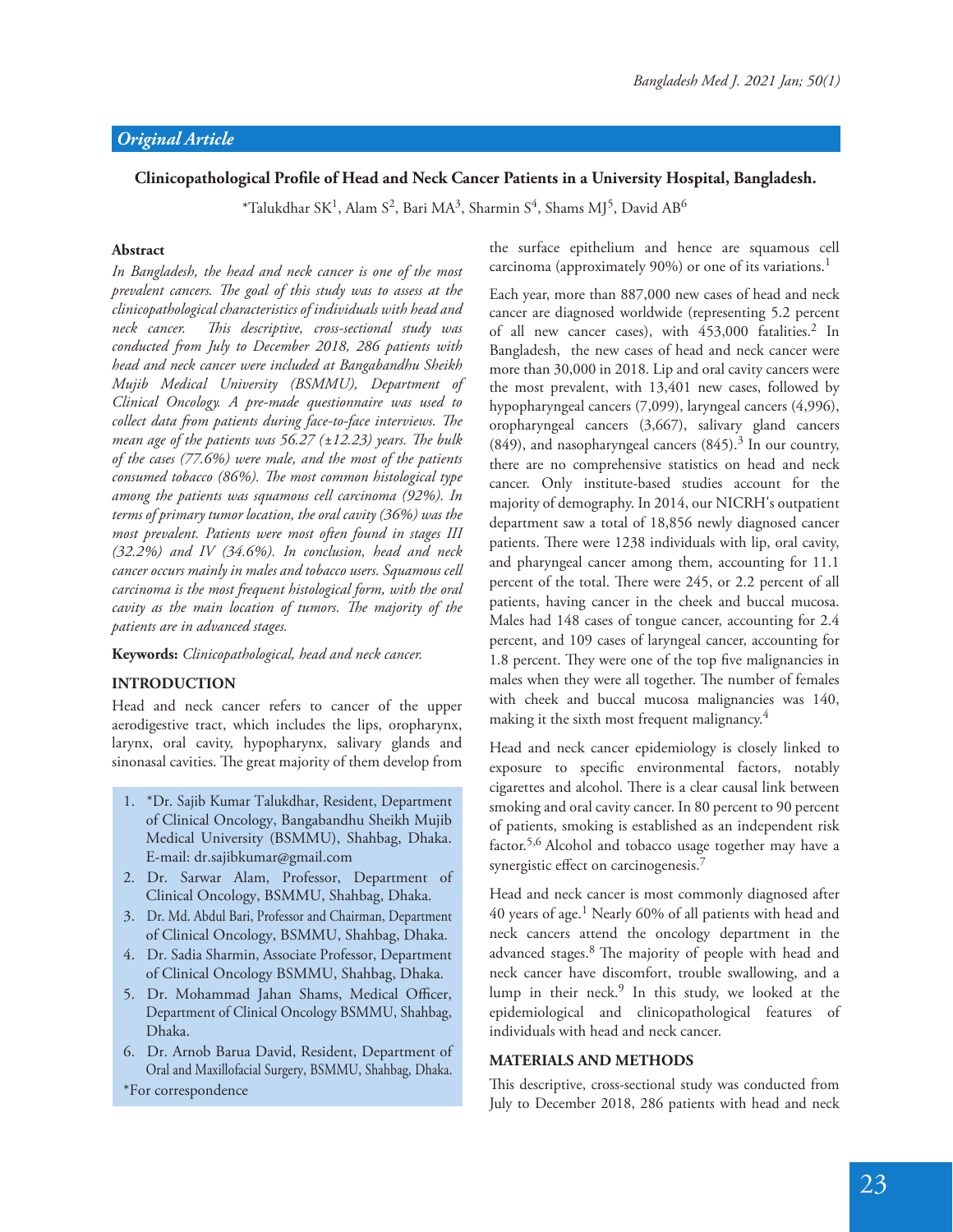cancer were included at Bangabandhu Sheikh Mujib Medical University's Department of Clinical Oncology. Before collecting data, each patient provided informed consent. The approach of consecutive sampling was followed. A pre-made questionnaire was used to collect data from patients during face-to-face interviews. Age, gender, economic background, primary locations of cancer, clinical stage, histological type, risk factor, and presenting symptoms were study variables. The data was analysed using the SPSS software program for Windows, version 13.0.

#### **RESULT**

Table I shows this study included 286 individuals who were diagnosed with head and neck cancer. The mean age of the patients was  $56.27$  ( $\pm$ 12.23) years. Head and neck cancer was most common in 51-60 age group (26.9%). Males cases were 222 (77.6 %) and the female patients were  $64$  (22.4%). The male-to-female ratio was  $3.47:1$ . The majority of the patients were from lower (37.1%) and middle-class families (49.3%). There were 246 tobacco users (86%) and 40 non-users (14%) among the total number of patients.

| Table I: Distribution of patients according to |  |  |
|------------------------------------------------|--|--|
| demographic characteristics                    |  |  |

| Variables           | Number of patients  |
|---------------------|---------------------|
| Age (mean± SD)      | $56.27 (\pm 12.23)$ |
| Age groups (%)      |                     |
| $21 - 30$           | $07(2.4\%)$         |
| $31-40$             | 22 (7.7%)           |
| $41-50$             | 68 (23.7%)          |
| $51 - 60$           | 77 (26.9%)          |
| 61-70               | 63 (22.0%)          |
| >70                 | 49 (17.1%)          |
| Sex $(\% )$         |                     |
| Male(M)             | 222(77.6%)          |
| Female(F)           | 064(22.4%)          |
| M: F (Ratio)        | 3.47:1              |
| Economic Status (%) |                     |
| Lower               | $106(37.1\%)$       |
| Middle              | 141(49.3%)          |
| Upper               | 039(13.6%)          |
| Tobacco use (%)     |                     |
| Yes                 | 246(86.0%)          |
| No                  | $40(14.0\%)$        |



**Figure1:** Distribution by primary sites

Figure 1 shows the patients' primary sites were the oral cavity (34%) and the larynx (26%). Hypopharynx (15%), oropharynx (12%), salivary gland (6%), nasopharynx (4%), and sinonasal cancer (3%) are among the others.



**Figure 2:** Distribution by histopathological type

Figure 2 shows the individuals squamous cell carcinoma on histopathology (92%). Adenocarcinoma, adenoid cystic carcinoma, acinic cell carcinoma and mucoepidermoid carcinoma, are the other histological categories (8 percent)



#### **Figure 3:** Distribution by stages

Figure 3 shows the patients in different stages of carcinoma, stages III 32.2% and stage IV 34.6% and IV was 34.6%.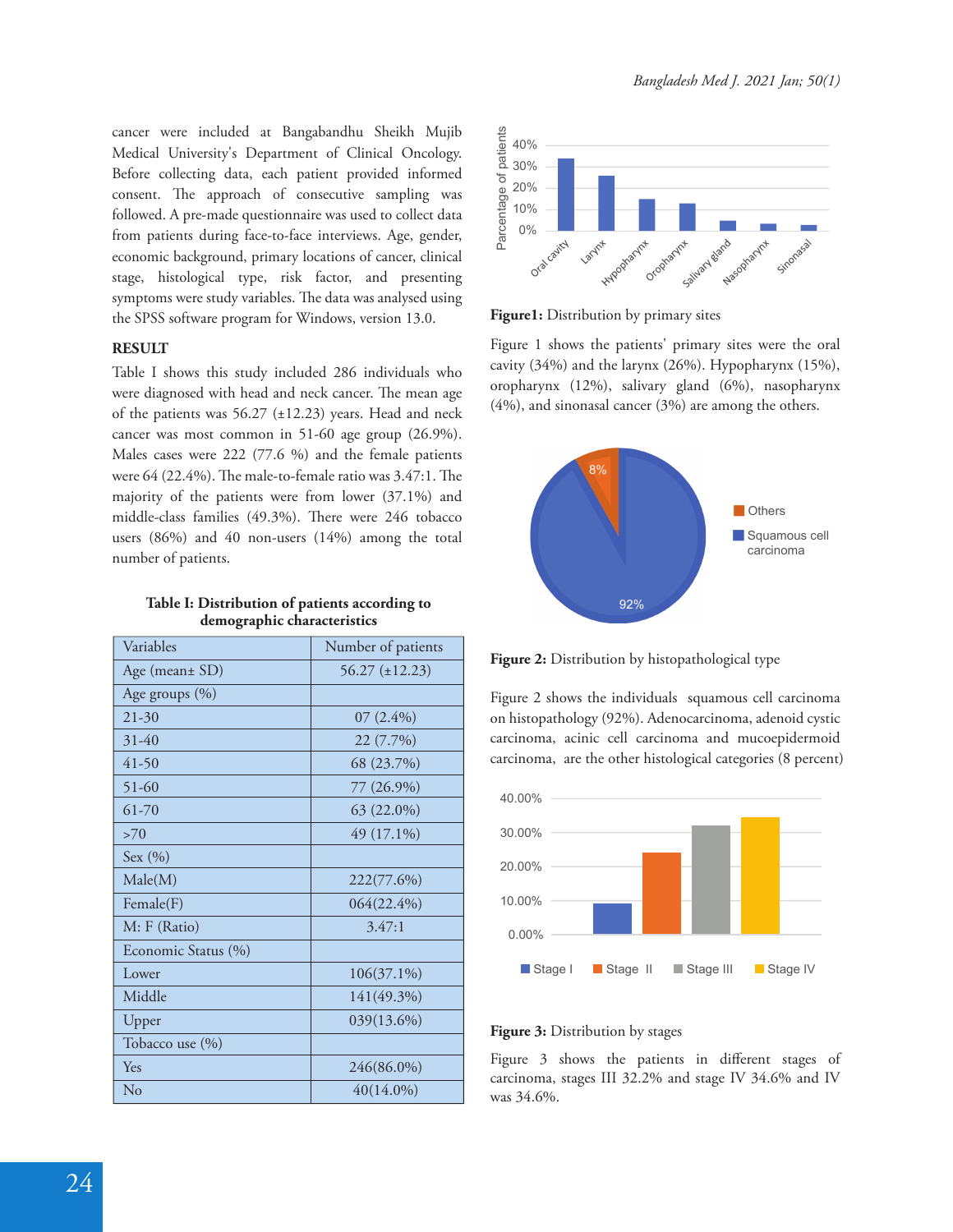Table II shows the most common symptom was neck swelling 197(68.9%) and the second most common symptom was pain in throat and or oral cavity 114(39.9%)

| Table II : Distribution of patients according to major |
|--------------------------------------------------------|
| complaints                                             |

| Presenting complaints             | Number of patients (%) |
|-----------------------------------|------------------------|
| Hoarseness of voice               | 65 (22.7%)             |
| Pain in throat and/or oral cavity | 114 (39.9%)            |
| Difficulty in deglutition         | 77 (26.8%)             |
| Difficulty in taking food         | 91 (31.8%)             |
| Neck node swelling                | 197 (68.9%)            |
| Oral ulcer                        | 85 (29.7%)             |

# **DISCUSSION**

In Bangladesh, the new cases of head and neck cancer were more than 30,000 in 2018. Lip and oral cavity malignancies were the most frequent.<sup>3</sup> In 80 to 90 percent of patients, smoking is established as an independent risk factor.<sup>5,6</sup> The vast majority of people with head and neck cancer are detected at a late stage.<sup>8</sup>A total of 286 patients were studied for this study in order to assess the epidemiological and clinicopathological features of head and neck cancers.

The mean age of the patients was  $56.27$  ( $\pm$ 12.23) years. This finding is comparable to one reported in a Brazilian study.<sup>10</sup> The majority of the patients  $(89.7%)$  were diagnosed after the age of 40. This finding is consistent with DeVita et al. that the majority of the patients were over 40 years old.<sup>1</sup>Most of the patients were lower and middle-class, which might be due to the trend of upper-class patients seeking treatment in the private sector or overseas.

The majority of the patients  $(77.6%)$  were men, with a male-to-female ratio of 3.47:1, which is consistent with several studies.<sup>10-12</sup>Tobacco use has been identified as the most prevalent risk factor in earlier research.<sup>5-7, 10-12</sup> Tobacco is hazardous in all forms, and there is no such thing as a safe level of tobacco exposure. Cigarette smoking is the most frequent method of tobacco consumption in the world. Waterpipe tobacco, pipe tobacco, different smokeless tobacco products, cigars, roll-your-own tobacco, bidis, kreteks and cigarillos are among the other tobacco products available.13 We also found that the majority of the patients in our research consumed tobacco (86%). Squamous cell carcinoma (92%) was the most prevalent histological type we found in this study, which correlates with previous studies.<sup>10-12</sup> Adenocarcinoma, adenoid cystic carcinoma, acinic cell carcinoma and mucoepidermoid carcinoma are among the other histological categories  $(8\%)$ . The oral cavity  $(34\%)$  was the most frequent primary tumor location, followed by the larynx (26%), hypopharynx (15%), oropharynx (13%), salivary gland (5%), nasopharynx (4%), and sinonasal (3%). India, Bangladesh, Sri Lanka, and Pakistan are the countries with the highest rates of oral cancer.<sup>14</sup> The habit of chewing tobacco, betel, and nuts in these nations is the cause of this high prevalence.<sup>15</sup> The oral cavity was also the most prevalent primary site in several additional investigations.<sup>4,9</sup> The majority of the patients in this study were in advanced stages, which is consistent with Halperin et al.<sup>8</sup> The most frequent symptom was neck swelling (68.9%), followed by pain in the throat or oral cavity (39.9%), and difficulty in taking food (31.8%). Walden and Aygun also found that the majority of patients with head and neck cancer have pain, swallowing difficulties, and swellings in their neck.<sup>9</sup>

# **CONCLUSIONS**

According to the findings, head and neck malignancies are more common in middle-aged men who consume tobacco. Squamous cell carcinoma was the most frequent histological type, with the oral cavity and larynx being the most affected locations. The bulk of the patients were in advanced stages of the disease, necessitating early detection to prevent the disease from progressing.

# **REFERENCES**

- 1. DeVita Jr. V, Lawrence T, Rosenberg S. DeVita, Hellman, and Rosenberg's cancer: Principles and Practice of Oncology. 11th ed. Philadelphia: Wolters Kluwer; 2019. 999 p.
- 2. Bray F, Ferlay J, Soerjomataram I, Siegel RL, Torre LA, Jemal A. Global cancer statistics 2018: GLOBOCAN estimates of incidence and mortality worldwide for 36 cancers in 185 countries. CA Cancer J Clin. 2018; 68(6): 394-424.
- 3. Bangladesh Global Cancer Observatory, 2018; Available from: https://gco.iarc.fr/today/data/ factsheets/ populations/50-bangladesh-fact-sheets.pdf
- 4. Cancer Registry Report, 2014. Available from: www. dghs.gov.bd/index.php/en/publications/477-other-pu blications.
- 5. Kurumatani N, Kirita T, Zheng Y, Sugimura M, Yonemasu K. Time trends in the mortality rates for